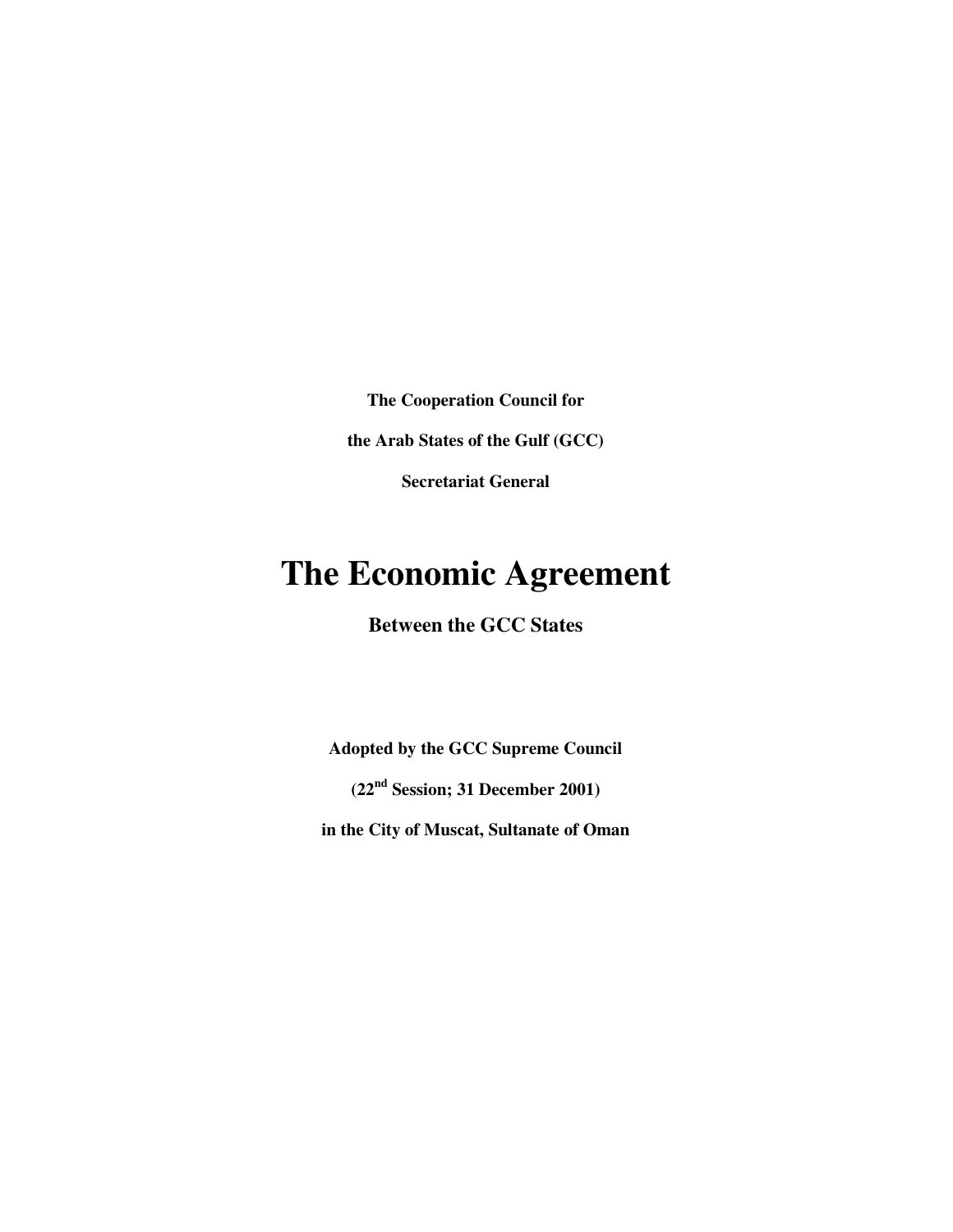### **Introduction**

This publication the contains the text of the Economic Agreement Between the Gulf Cooperation Council States (the "Economic Agreement") signed by their Majesties and Highnesses GCC leaders, on December 31, 2001 (Shawwal 16, 1422 AH) during the  $22<sup>nd</sup>$  Session of the Supreme Council in Muscat, Sultanate of Oman.

The new Economic Agreement contains a comprehe-nsive revision of the original Economic Agreement that was signed in November 1981 (Muharram 1402 AH), which laid down the ground for the economic relationship among Member States and established the GCC Free Trade Area. The 1981 agreement emerged from the economic circumstances prevailing at the time it was drawn up, just a few months after the establishment of the GCC. Similarly, the new agreement is a reflection of the current circumstances of the GCC Member States. The new Economic Agreement furthers the objectives achieved by the 1981 agreement, enhancing and strengthening economic ties among Member Sates, and harmonizing their economic, financial and monetary policies, their commercial and industrial laws, as well as their customs regulations.

During the first two decades of the GCC existence, Member Sates succeeded in developing their economic ties to bring them closer to full economic integration and economic unity. The Supreme Council, during its annual meetings, adopted several vital resolutions in the economic field that pushed joint economic action great steps ahead. The most important resolutions have been those relating to the GCC customs union, the common market, development integration, and the economic and monetary union.

To provide the legal environment required to cope with these developments, the Supreme Council, in its  $20<sup>th</sup>$  Session (Riyadh, November 1999), ordered a revision of the 1981 economic agreement to bring it into line with the new developments in GCC joint economic action and to complete the requirements of economic integration among the Member Sates, taking into account the new global economic environment.

To carry out the Supreme Council's instructions, the Secretariat General was instructed to prepare a draft revised economic agreement and submit it to Member States to propose any addition, deletion or amendment to the provisions of the agreement, after which it was required to submit the revised draft to GCC competent committees. After the preliminary draft was prepared and submitted to Member States for consideration, a technical team was formed from Member States and the Secretariat General to examine the draft agreement in light of Member States' comments. The team held intensive meetings in February and March 2001 where the proposals and comments of Member States were discussed and the draft agreement was amended accordingly. A Committee of the GCC Deputy Ministers of Finance and Economy was convened in two meetings in April and September 2001 to study the new revised draft. The Financial and Economic Committee (FEC) in its 55th meeting (May 2001), and 56th meeting (October 2001) reviewed the draft agreement as amended by the deputy ministers' committee. In its extraordinary meeting held in December 2001, the FEC adopted the final draft agreement, which the Ministerial Council (in its  $81<sup>st</sup>$  Session, December 2001) then submitted to the Supreme Council for approval. Their Majesties and Highnesses GCC leaders signed the Economic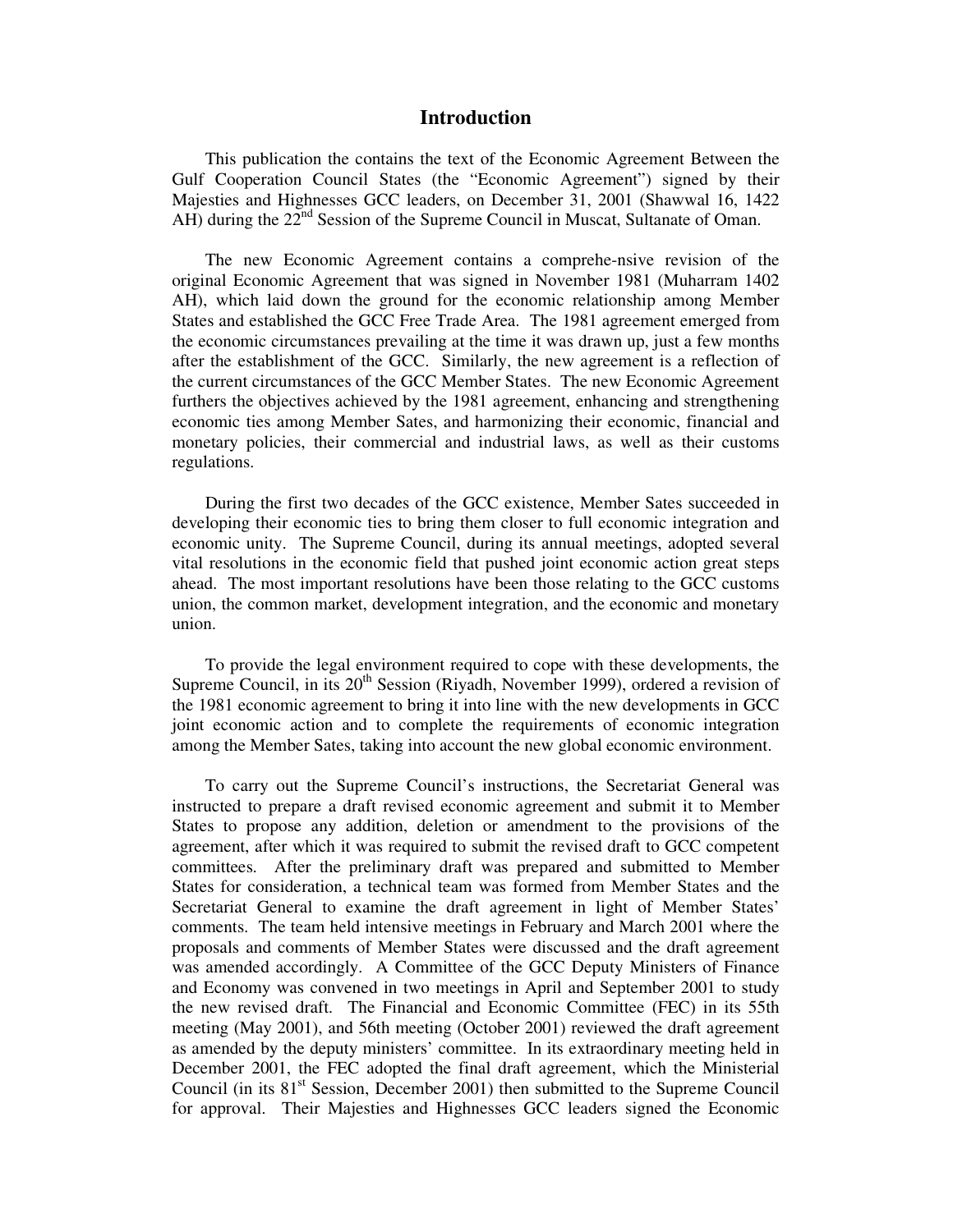Agreement between the GCC States on 31 December 2001 during the  $22<sup>nd</sup>$  Session (the Muscat Summit). The agreement is now in the process of being ratified by the Member States and will come into force thereafter.

The preparation of the new Economic Agreement was an excellent example of joint work, as a large number of experts from various GCC governmental agencies and the Secretariat General contributed over two years to the preparation and revision of the draft treaty. The technical team assigned to this task and the other committees made great efforts in updating the original agreement, to come up with a text that reflects the achievements of GCC joint economic action in the past two decades and future aspirations of GCC citizens.

The new agreement contains new provisions or substantially revised ones that reflect Supreme Council resolutions and directives, as well as new developments in GCC joint work, such as provisions relating to the Customs Union (Chapter I), Common Market (Chapter II), Economic and Monetary Union (Chapter III), Development Integration (Chapter IV), Human Resources Development (Chapter V), Cooperation in the Fields of Scientific and Technical Research (Chapter VI), Transportation, Communications and Infrastructure (Chapter VII).

The new agreement represents a new style of GCC joint work as it does not only call for cooperation and coordination among Member States, but goes beyond that to expressly provide for the economic integration among Member States through the adoption of specific programs and workable mechanisms. The GCC working committees and the Secretariat General will follow up the implementation of the agreement according to specific timetables. Chapter VIII contains mechanisms for implementation and follow-up, as well as settlement of disputes that might arise during implementation of the treaty.

January 2002

The Secretariat General – Economic Affairs Division

Note on the Translation:

The Arabic text of the Economic Agreement is official and binding. The English translation is provided only as a guide. This English translation was prepared by the Economic Integration Department of the GCC Secretariat General-Economic Affairs.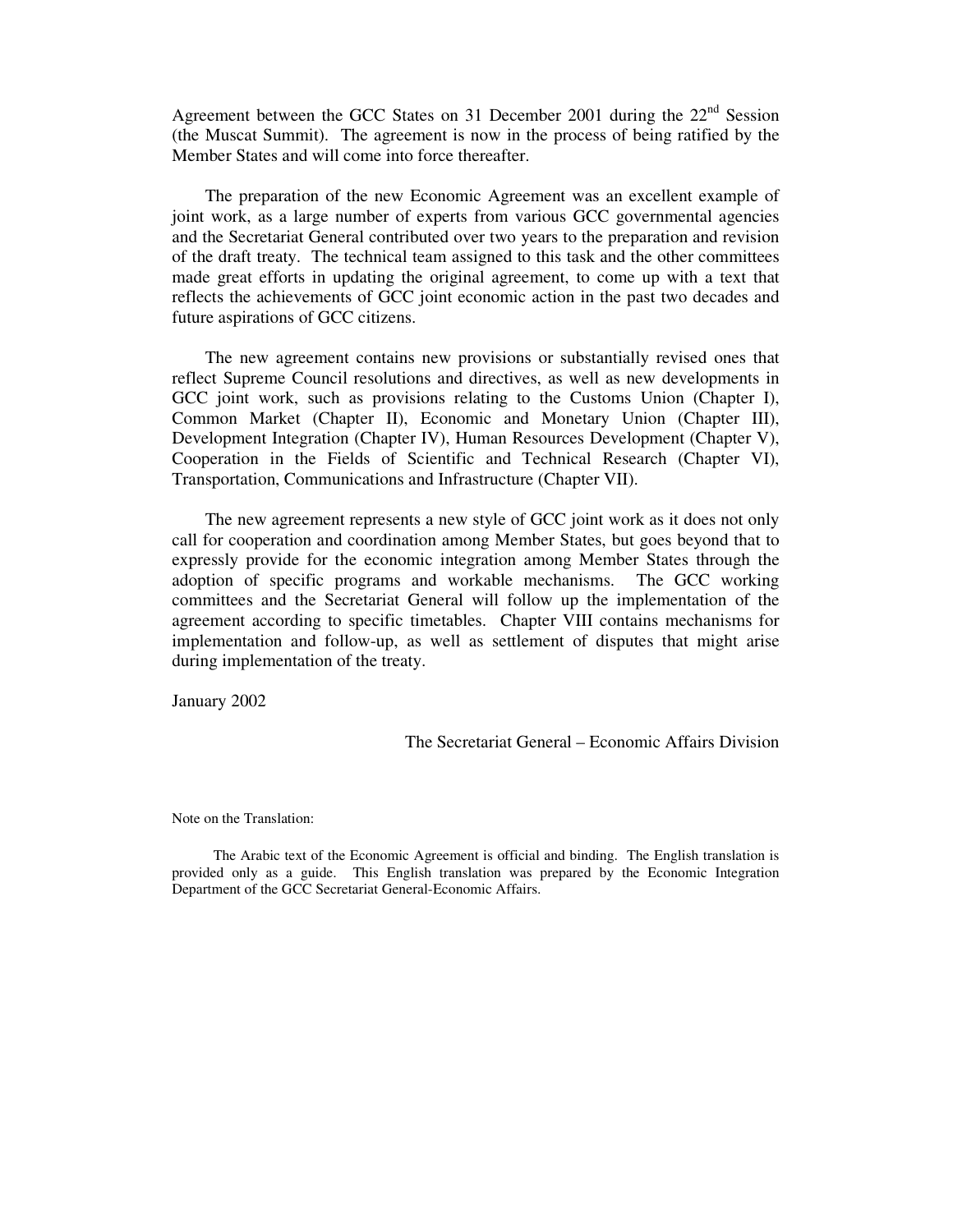# **The Economic Agreement**

# **Between the Gulf Cooperation Council States**

# **(The Economic Agreement)**

#### **The GCC Member States,**

**Pursuant to** the GCC Charter which calls for closer ties and stronger links among Member States; and

**In the light** of reviewing the economic achievements attained since the inception of the Council, including accomplishments attained by the Economic Agreement signed in 1981 in developing, which include enhancing and strengthening economic ties among Member States, and harmonizing their economic, financial and monetary policies, their commercial and industrial legislation and customs laws applicable therein, including the agreement on the customs union; and

**Seeking** to achieve advanced stages of economic integration that would lead to a Common Market and an Economic and Monetary Union among Member States according to a specific timetable, while enhancing market mechanisms and fostering the role of the private sector; and

**Desiring** to enhance the economy of the GCC Member States in the light of recent global economic developments, which require further integration among the Member States to strengthen their negotiating position and competitive capacity in international markets; and

**Responding** to the aspirations and expectations of GCC citizens towards achieving Gulf citizenship, including equality of treatment in the exercise of their rights to movement, residence, work, investment, education, health and social services,

**Have hereby agreed as follows**: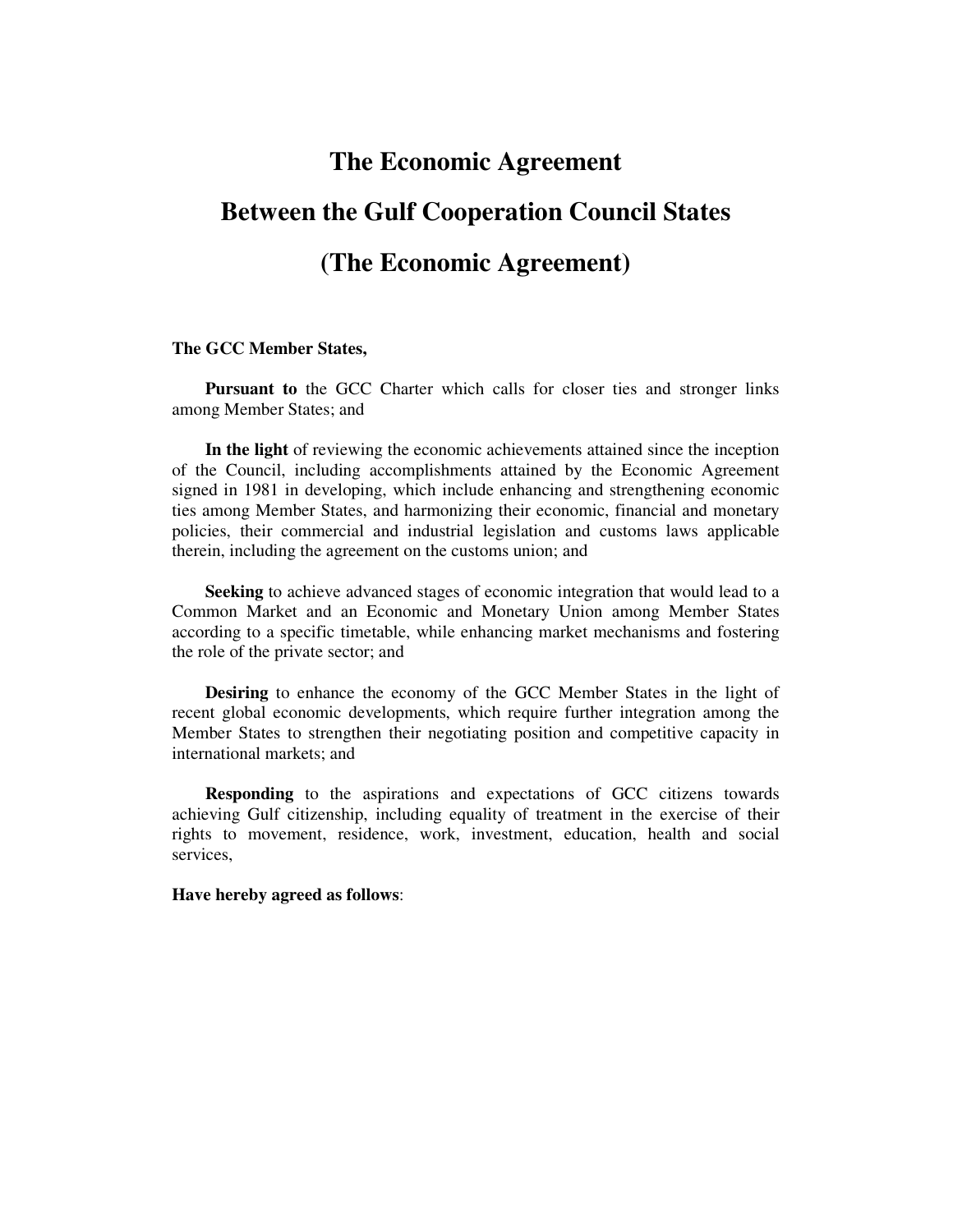# **Chapter I**

### Trade

### **Article One: The Customs Union**

Trade between the GCC member States will be conducted within the framework of a customs union that will be implemented no later than the first of January 2003. It shall include, at a minimum, the following:

- i. A common external customs tariff (CET).
- ii. Common customs regulations and procedures.
- iii. Single entry point where customs duties are collected.
- iv. Elimination of all tariff and non-tariff barriers, while taking into consideration laws of agricultural and veterinarian quarantine, as well as rules regarding prohibited and restricted goods.
- v. Goods produced in any Member State shall be accorded the same treatment as national products.

### **Article Two: International Economic Relations**

To secure better terms and more favorable conditions in their international economic relationships, Member States shall draw their policies and conduct economic relations in a collective fashion in dealing with other countries, blocs and regional groupings, as well as other regional and international organizations.

Member States shall take the necessary measures to achieve this objective, including the following:

- i. Negotiate collectively in a manner that serves the negotiating position of the Member States.
- ii. Collectively conclude economic agreements with trading partners.
- iii. Unify import and export rules and procedures.
- iv. Unify commercial exchange policies with the outside world.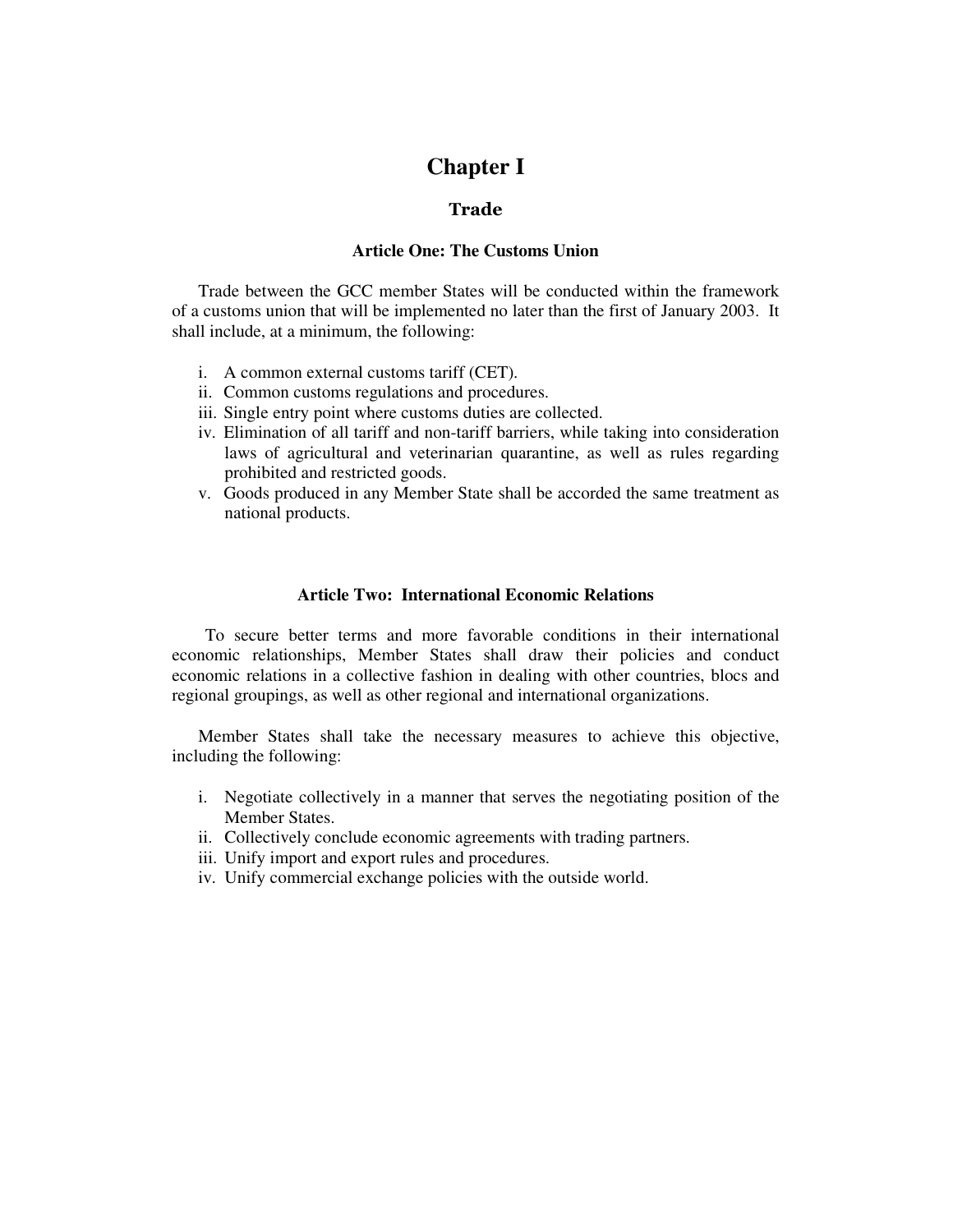# **Chapter II**

# **GCC Common Market**

## Article Three

GCC natural and legal citizens shall be accorded, in any Member State, the same treatment accorded to its own citizens, without differentiation or discrimination, in all economic activities, especially the following:

- 1. Movement and residence
- 2. Work in private and government jobs
- 3. Pension and social security.
- 4. Engagement in all professions and crafts
- 5. Engagement in all economic, investment and service activities
- 6. Real estate ownership
- 7. Capital movement
- 8. Tax treatment
- 9. Stock ownership and formation of corporations
- 10. Education, health and social services

Member States shall agree to complete implementation rules sufficient to carry this out and bring into being the Gulf Common Market.

# **Chapter III**

# **Economic and Monetary Union**

### **Article Four: Monetary and Economic Union Requirements**

For the purpose of achieving a monetary and economic union between Member States, including currency unification, Member States shall undertake, according to a specified timetable, to achieve the requirements of this union. These include the achievement of a high level of harmonization between Member States in all economic policies, especially fiscal and monetary policies, banking legislation, setting criteria to approximate rates of economic performance related to fiscal and monetary stability, such as rates of budgetary deficit, indebtedness, and price levels.

### **Article Five: Investment Climate**

For the purpose of enhancing local, external, and intra-GCC investment levels, and provide an investment climate characterized by transparency and stability, Member States agree to take the following steps:

1. Unify all their investment-related laws and regula-tions.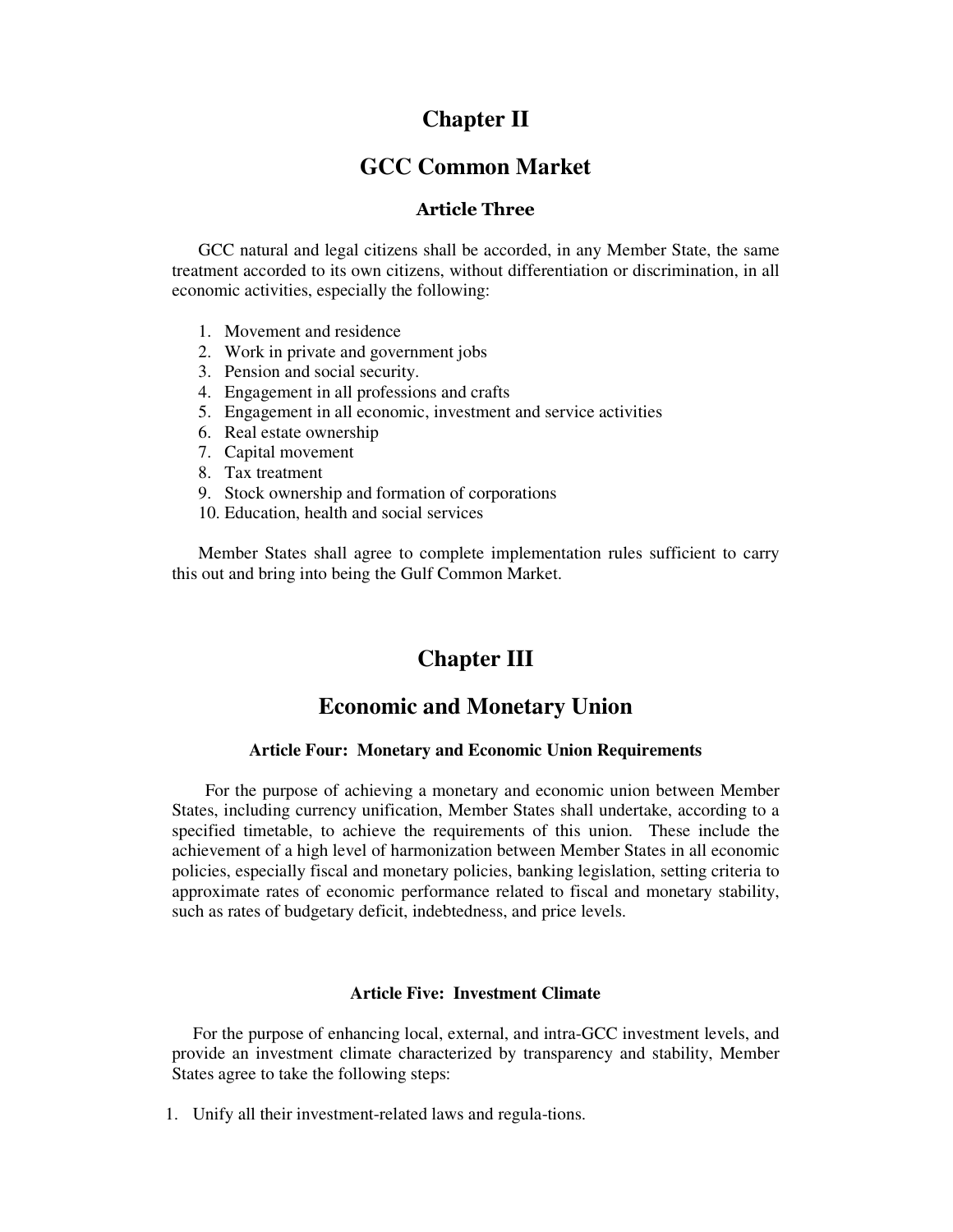- 2. Accord national treatment to all investments owned by GCC natural and legal citizens.
- 3. Integrate financial markets in Member States, and unify all related legislation and policies.
- 4. Adopt unified standards and specifications for all products, according to the Charter of the GCC Standardization and Metrology Organization.

#### **Article Six: Regional and International Aid**

Member States shall coordinate their external policies related to international and regional development aid.

# **Chapter IV**

# **Development Integration**

### **Article Seven: Comprehensive Development**

Member States shall adopt the policies necessary to achieve an integrated development process in all fields in all GCC states and deepen coordination between all activities contained in their national development plans. These policies shall include the implementation of the Long-term Comprehensive Development Strategy of the GCC Member States.

### Article Eight: Industrial Development

- i. Member States shall adopt the policies necessary to enhance the participation of the industrial sector in the economy, coordination of industrial activity on a GCC-wide integrated basis, including the implementation of the Unified Strategy of Industrial Development for the GCC Member States.
- ii. Member States shall unify their industrial legislation and regulations, including rules related to industry promotion, anti-dumping, and precautionary safeguards.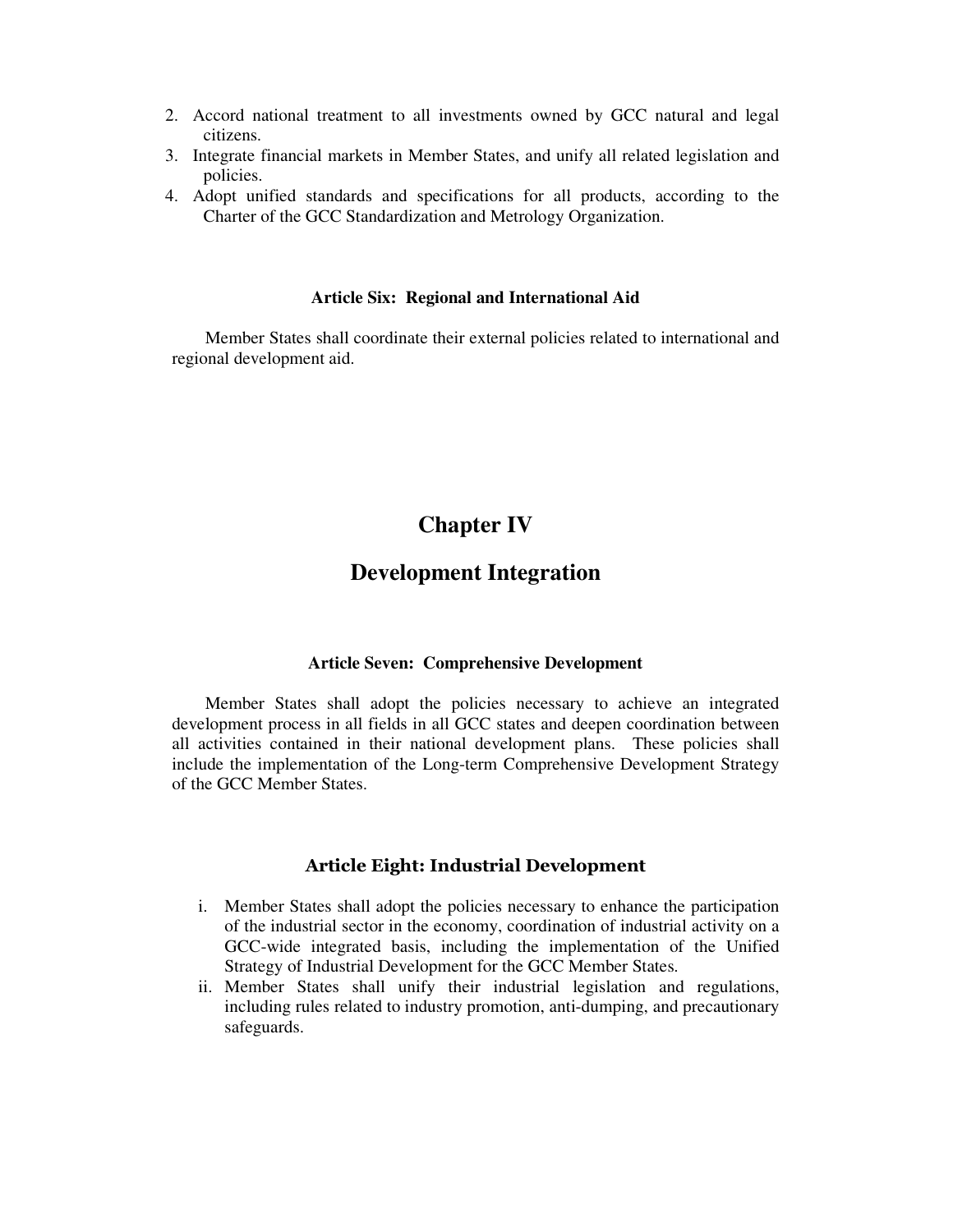#### **Article Nine: Oil, Gas, and Natural Resources**

For the purpose of achieving integration between Member States in the fields of petroleum and minerals industries, and other natural resources, and enhancing competitive position of Member States,

- 1. Member States shall adopt integrated policies in all phases of oil, gas, and minerals industries to achieve optimal exploitation of natural resources, while taking into account environmental considerations and the interests of future generations.
- 2. Member States shall adopt unified policies for oil and gas, and take common positions in this regard towards non-member states and at international and specialized organizations.
- 3. Member States and oil and gas companies working within them shall cooperate in supporting and developing research in the fields of oil, gas, and natural resources, and enhance cooperation with universities in these fields.

### **Article Ten: Agricultural Development**

Member States shall adopt the policies necessary to achieve agricultural integration between them, and long-tem optimal utilization of available resources, especially water, including the implementation of the Common Agricultural Policy of the GCC Member States and related GCC legislation.

### **Article Eleven: Environmental Protection**

Member States shall adopt the policies and mechanisms necessary to protect the environment according to all relevant legislation and resolutions adopted within the GCC framework, as representing the minimum level for national rules and legislation.

### **Article Twelve: Joint Projects**

For the purpose of enhancing ties between Member States in the productive sectors, utilizing economies of scale, achieving economic integration, and improving the distribution of integration benefits among them, Member States shall undertake the measures necessary to support, finance, and form joint projects, both private and public, including the following:

1. Adopt integrated economic policies between the Member States for infrastructure projects and basic services such as transport; communications;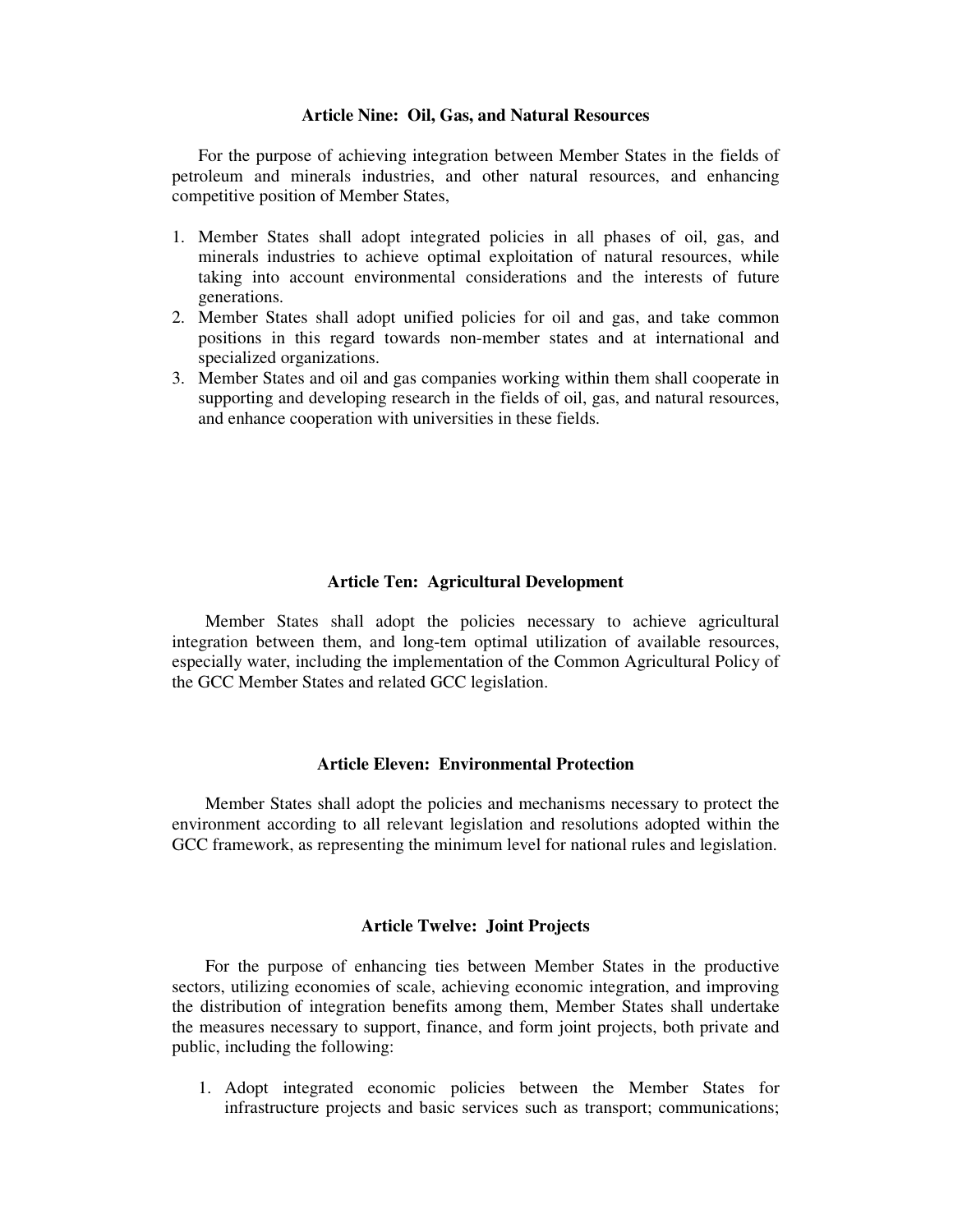electricity; information technology; health, education, and tourism projects; and oil and gas industry.

- 2. Establish joint projects based on comparative advantages of Member States.
- 3. Provide additional incentives for the private sector to form joint projects that interlink the economic interests of GCC citizens.
- 4. Eliminate all procedural obstacles encountering joint projects and according them, at a minimum, the same treatment given to similar national projects.

# **Chapter Five**

# **Development of Human Resources**

### **Article Thirteen: Population Strategy**

Member States shall implement the "General Framework of Population Strategy of the GCC States", adopt the policies necessary for the development of human resources and their optimal utilization, provision of health care and social services, enhancement of the role of women in development, and the achievement of balance in the demographic structure and labor force to ensure social harmony in Member States, emphasize their Arab and Islamic identity, and maintain their stability and solidarity.

### **Article Fourteen: Compulsory Basic Education and Eradication of Illiteracy**

- 1. Member States shall adopt the programs required for the total eradication of illiteracy in all GCC states according to a specific timetable, and enact necessary legislation to this effect.
- 2. Member States shall adopt a timetable for the implementation of compulsory basic education and enact necessary legislation to this effect.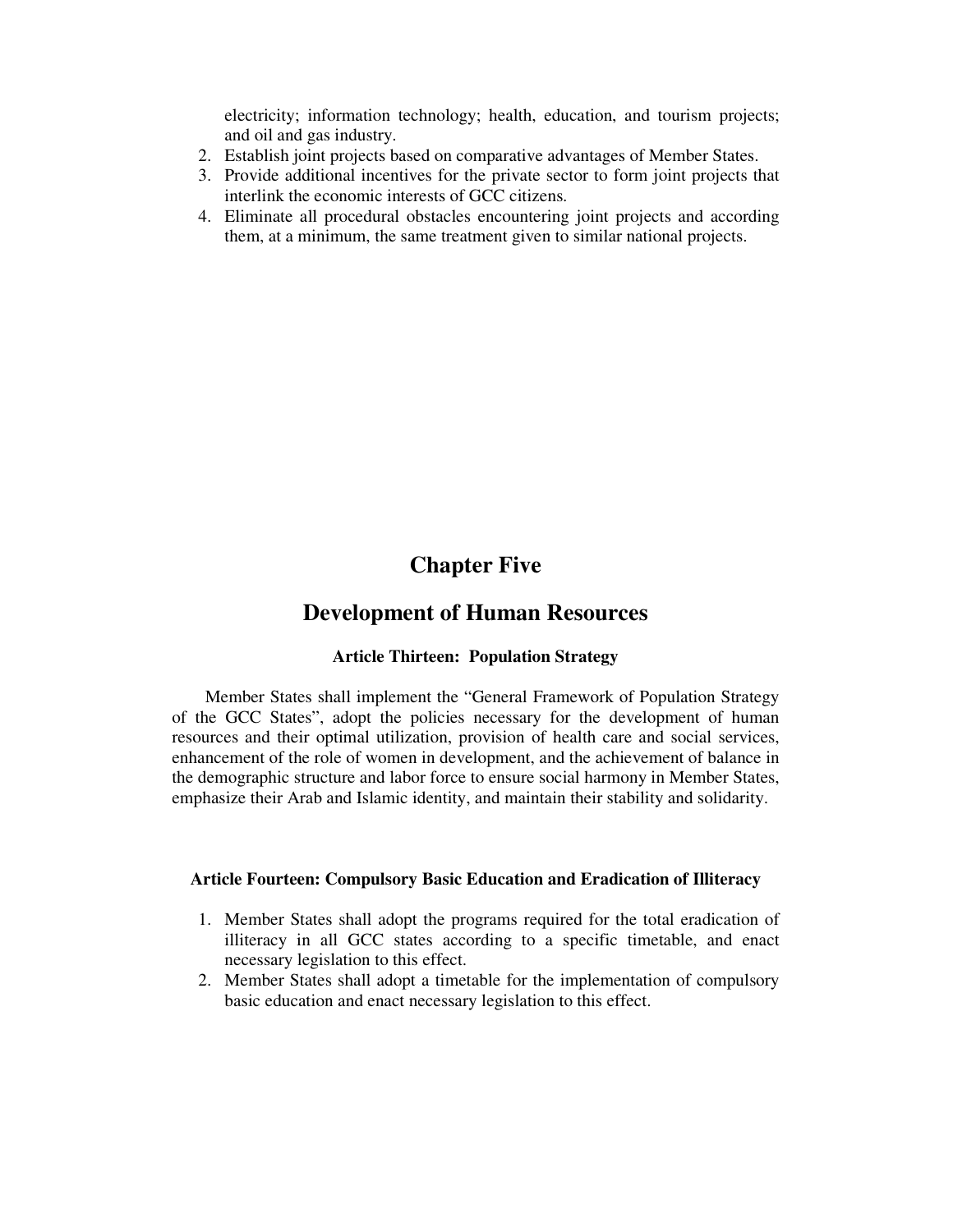### **Article fifteen: Education**

- 1. Member States shall cooperate to develop programs and curricula of public, higher, and technical education, to ensure high levels of scientific content and compatibility with the development needs of Member States.
- 2. Member States shall undertake to achieve integration between GCC universities in all fields.
- 3. Member States shall adopt appropriate policies and mechanisms to ensure compatibility between the outputs of higher education and scientific and technical research on the one hand, and the needs of the labor market and economic development, on the other.

### **Article Sixteen: Manpower Nationalization**

- 1. Member States shall undertake the policies necessary to develop and unify their labor rules and legislation, eliminate all obstacles restricting intra-GCC movement of national labor force. GCC citizens working in a member State other than their countries of citizenship shall be included within the percentages set for manpower nationalization.
- 2. Member States shall adopt unified criteria for job description and classification for all professions and trades in all sectors, and undertake to develop and exchange all information related to their labor markets, including unemployment rates, job opportunities and training programs.

## **Article Seventeen: Increasing Labor Participation Rates and Training of Nationals**

- i. Member States shall adopt effective policies to increase participation rates of nationals in the labor market, especially in high-skill jobs, and adopt effective programs to raise the skill levels of national labor force, develop on-the-job training programs, participate in financing such programs, and provide incentives for job seekers in the private sector. Aid granted to the private sector shall be linked with the adoption of programs intended for the employment and training of national manpower.
- ii. Member States shall adopt the policies necessary for rationalizing the employment of foreign workers.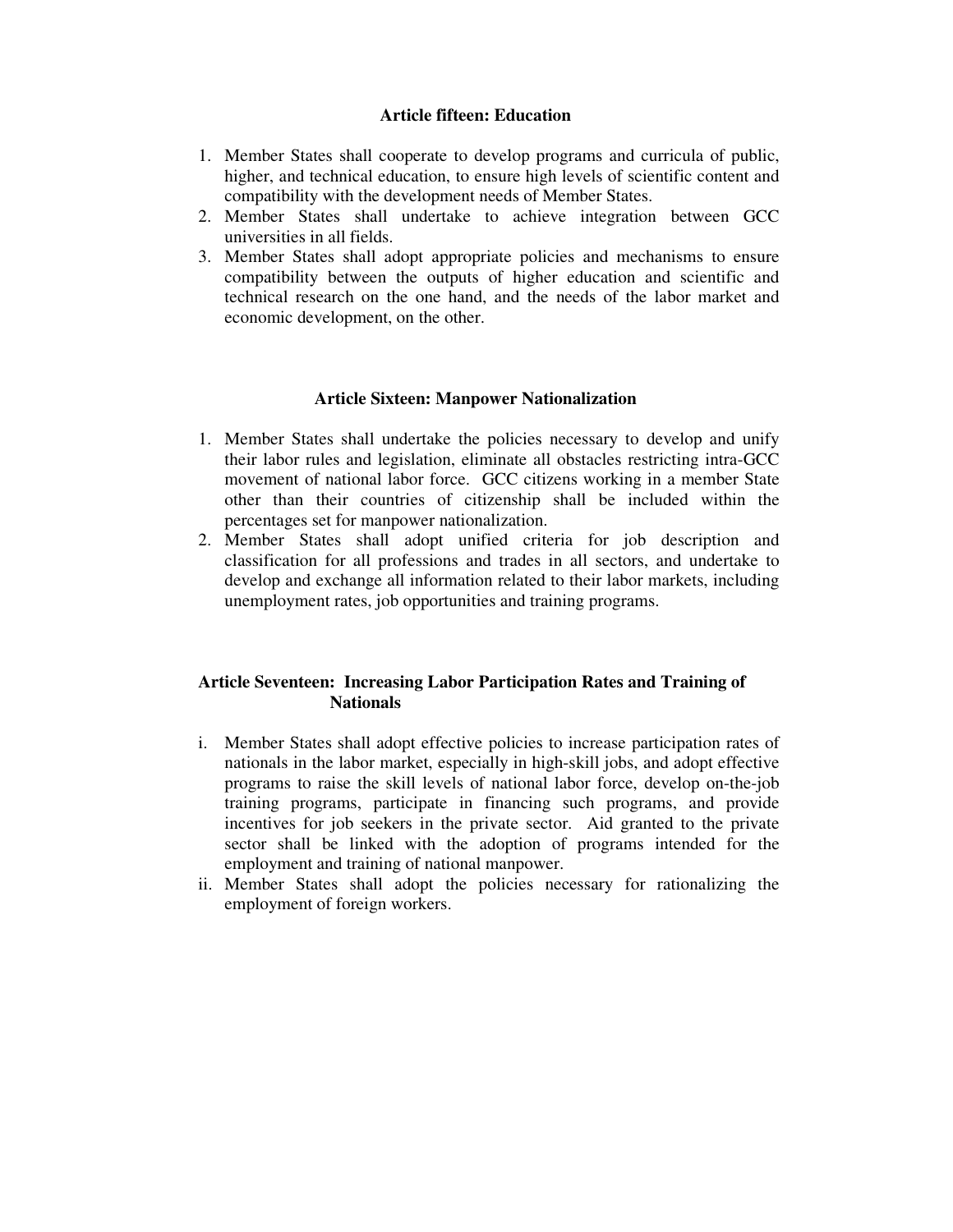# **Chapter VI**

# **Scientific and Technical Research**

### **Article Eighteen: Scientific and Technical Research**

Member States shall adopt, as basic priorities for development, policies to support joint scientific and technical research, and develop their own joint scientific, technical, and information technology databases, including the adoption of the following policies:

- 1. Increase the funds allocated to scientific and technical research.
- 2. Encourage and provide the necessary incentives to the private sector to contribute to the funding of specialized scientific and technical research,
- 3. Ensure that international companies operating in the GCC States sponsor specialized programs for scientific and technical research in the Member States.
- 4. Establish a native scientific, technical, and information technology base that fully utilizes the expertise of international and regional organizations.
- 5. Integrate scientific research institutions in the GCC States in order to develop and activate the scientific, technical, and information technology base referred to in this article and work jointly to set up common research centers.

## **Article Nineteen: Utilization of the Scientific, Technical, and Information Technology Base**

For the purposes of developing and fully utilizing their scientific, technical, and information technology base, Member States shall take the following measures, as a minimum:

- 1. Develop mechanisms for achieving optimal utilization of scientific and technical research in both public and private sectors, and continued coordination between the executive bodies on the one hand and the outputs of the scientific, technical, and information technology base, on the other.
- 2. Make the outputs of the scientific, technical, and information technology base available to specialists, researchers, businessmen, and investors through simplified procedures.
- 3. Support and develop technical information networks, systems and centers in member states, and adopt programs to facilitate information dissemination and exchange among the institutions of scientific and technical research in the GCC **States**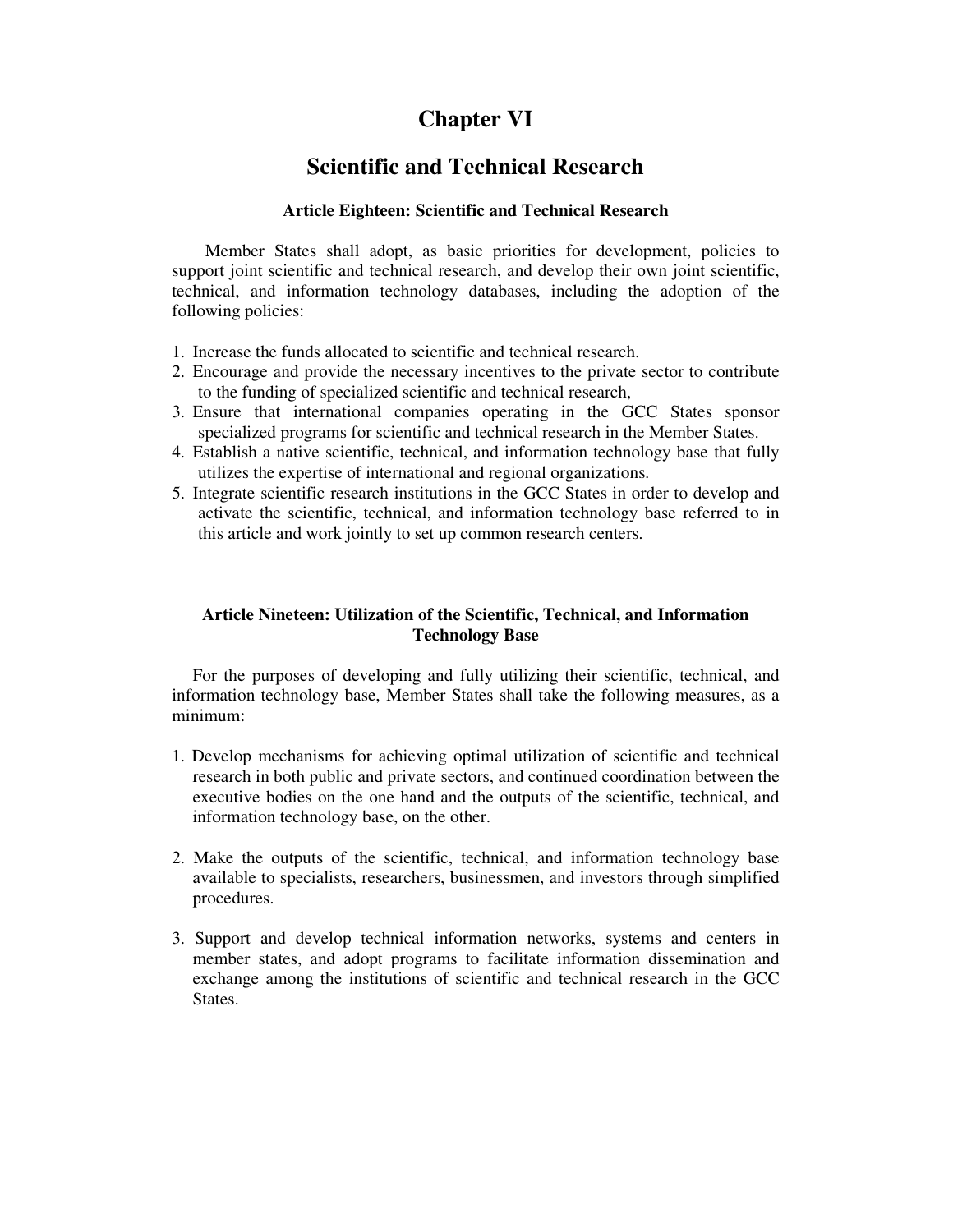#### **Article Twenty: Intellectual Property**

Member States shall develop programs encouraging talented individuals and supporting innovation and invention; cooperate in the field of intellectual property and develop regulations and procedures ensuring protection of intellectual property rights; and coordinate their relevant policies towards other countries, regional blocs and international and regional organizations.

# **Chapter VII**

#### **Transportation, Communication, and Infrastructure**

#### **Article Twenty-one: Means of Transportation**

Member States shall accord all means of passenger and cargo transportation belonging to any Member State, while transiting or entering their territories, the same treatment accorded to their national means of transportation, including the level of duties, taxes and facilities.

#### **Article Twenty-two: Marine Transportation Services**

Member States shall accord marine means of transportation belonging to any Member State and cargoes thereof the same preferential treatment they grant to their national counterparts in the use of their facilities, whether during docking or while calling at their ports, including fees and taxes, as well as services of pilotage, docking, freight, loading, unloading, maintenance, repair and storage.

#### **Article Twenty-three: Infrastructure Integration**

- 1. Member States shall adopt integrational policies for the establishment of the infrastructure projects such as seaports, airports, desalination plants, electric power stations, and roads. These policies should aim to facilitate trade exchange between member states, realize common economic development, and interlink their economic activities.
- 2. Member States shall take the necessary measures to ensure integration of their aviation and air transport policies.
- 3. Member States shall develop and integrate the various means of land and marine transportation in order to facilitate the movement of citizens and goods and achieve economies of scale.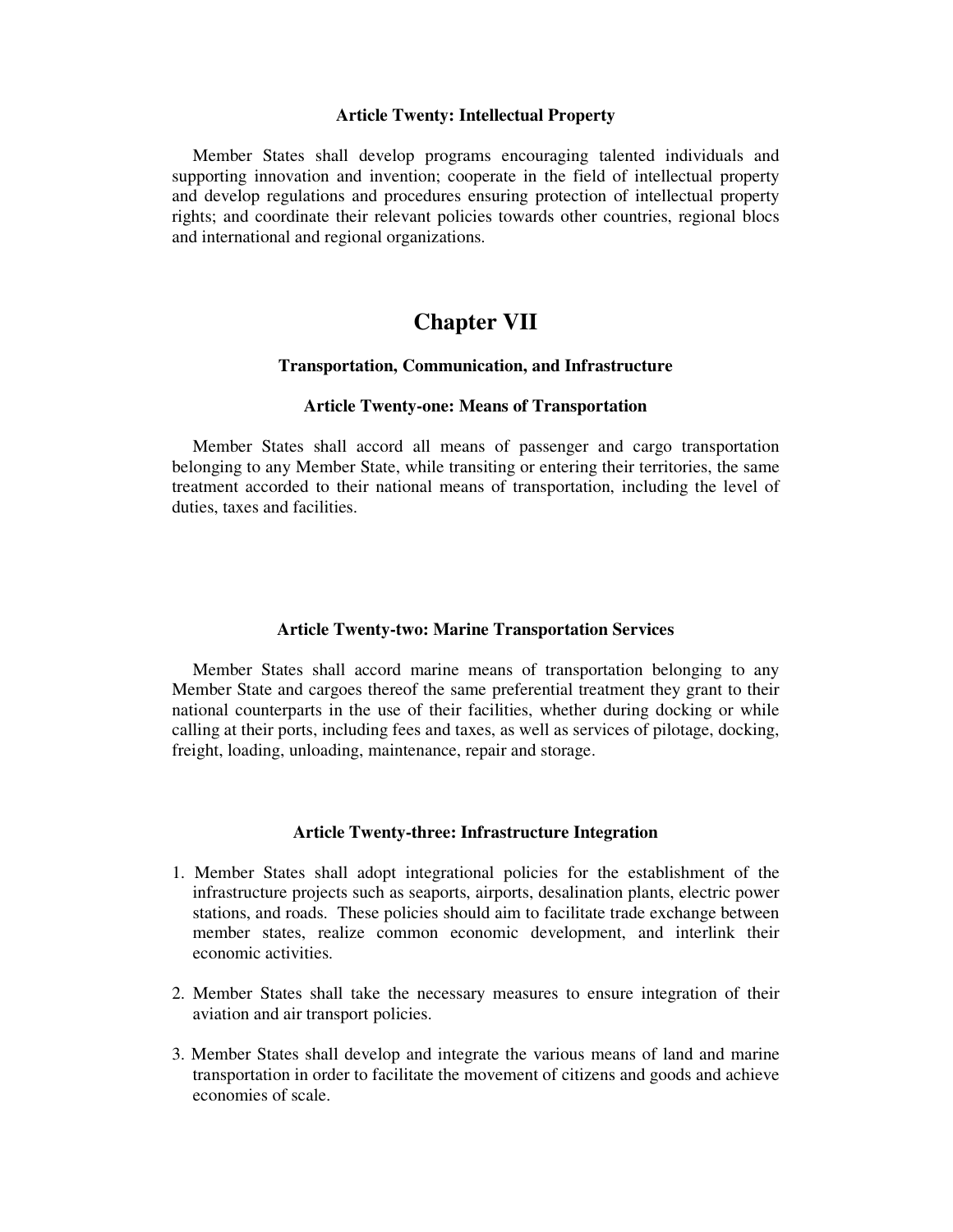#### **Article Twenty-four: Communications**

Member States shall take all the necessary measures to ensure the integration of their communication policies, including telecommunication, post and data network services, which would lead to improving their service levels and economic efficiency and to strengthening the ties between GCC citizens as well as private and public institutions.

#### **Article Twenty-five: Electronic Commerce**

Member States shall take all necessary actions to facilitate banking and trade exchange through electronic means of communication, and unify their electronic commerce legislation.

# **Chapter VIII**

# **Mechanisms for Implementation and Follow-up**

### **Article Twenty-six: Implementation of the Agreement**

- 1. Committees working under the framework of the GCC shall implement this Agreement, each within its competence.
- 2. The Secretariat General shall follow up implementation of the Agreement.
- 3. Member States shall provide the Secretariat General with periodic reports regarding implementation of the provisions of this Agreement and the applicable resolutions taken to implement those provisions. In the light of these reports, the Secretary General shall submit a comprehensive periodic report to the Supreme Council. The Secretariat General shall set a mechanism for the preparation of these reports, their contents, and the completion dates thereof.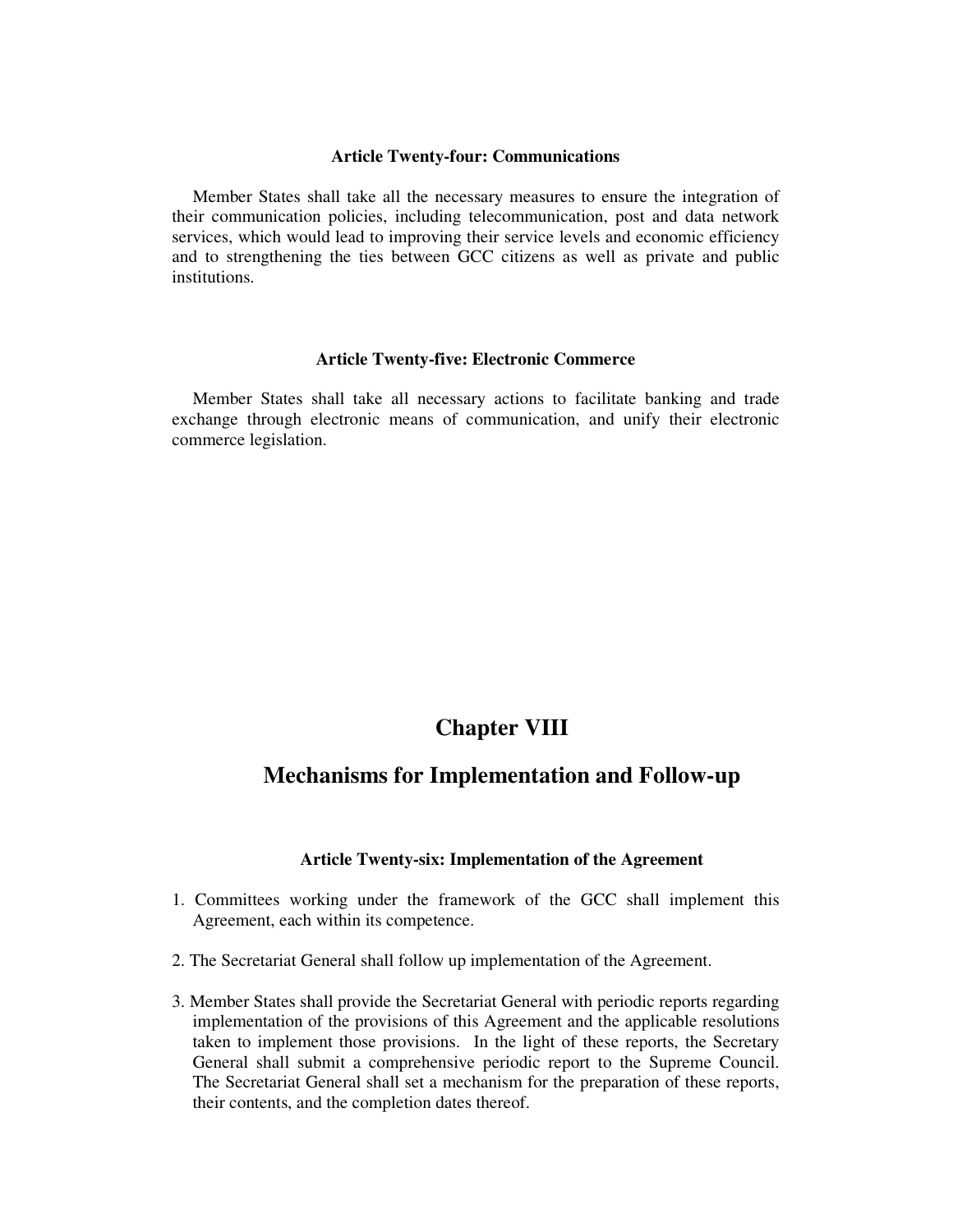### **Article Twenty-seven: Settlement of Disputes**

- 1. The Secretariat General shall hear and seek to amicably settle any claims brought by any GCC citizen or official entity, regarding non-implementation of the provisions of this Agreement or enabled resolutions taken to implement those provisions.
- 2. If the Secretariat General could not settle a claim amicably, it shall be referred, with the consent of the two parties, to the GCC Commercial Arbitration Center to hear the dispute according to its Charter. Should the two parties not agree to refer the dispute to arbitration, or should the dispute be beyond the competence of the Center, it shall be referred to the judicial body set forth in Paragraph 3 of this Article.
- 3. A specialized judicial commission shall be formed, when deemed necessary, to adjudicate disputes arising from the implementation of this Agreement or resolutions for its implementation. The Financial and Economic Committee shall propose the charter of this commission.
- 4. Until the charter of the commission referred to in paragraph (3) above comes into force, all disputes which the two parties do not agree to settle through arbitaration and which could not be amicably settled by the Secretariat General, shall be referred to the competent GCC committees for settlement.

# **Chapter IX**

# **Final Provisions**

### **Article Twenty-eight: Ratification and publication**

Member States shall take all measures necessary to ratify this Agreement and the relevant resolutions for its implementation, publish them in the official notification media, and implement them according to their provisions.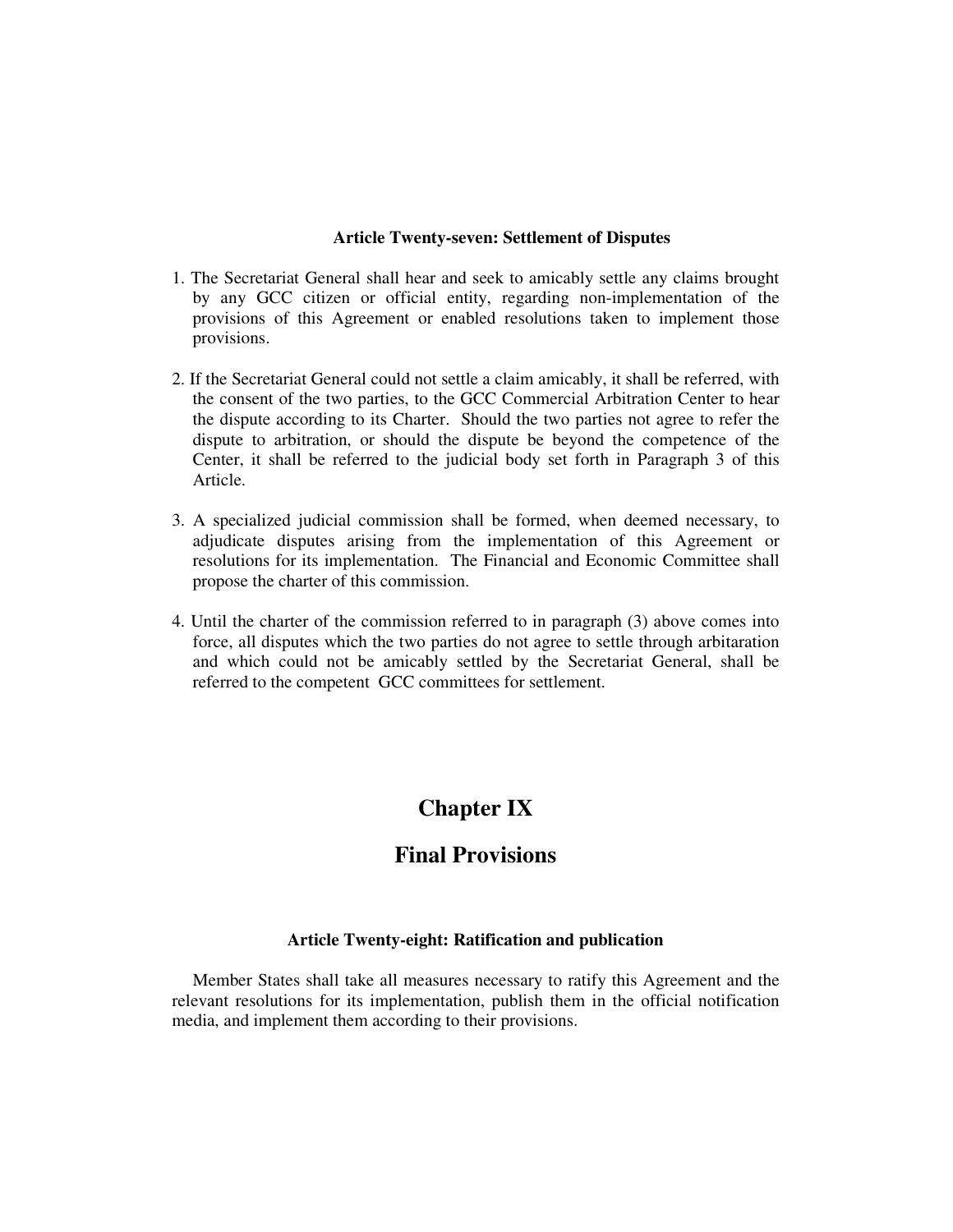#### **Article Twenty-nine: Coming into force**

This Agreement shall come into force after being ratified by all Member States. The Secretariat General shall notify member States of the date of its coming into force.

#### **Article Thirty: Exclusion**

A Member State may be granted a temporary exclusion from implementing certain provisions of this Agreement as may be necessary due to temporary local situations prevailing in that State or specific circumstances encountered. Such exclusion shall be for only a limited period and shall be authorized only by a resolution from the Supreme Council.

#### **Article Thirty-one: External bilateral agreements**

No Member State may grant to a non-Member State any preferential treatment exceeding that granted herein to Member States, nor conclude any agreement that violates provisions of this agreement.

#### **Article Thirty-two: Precedence of the provisions of the Agreement**

- 1. 1. The provisions of this Agreement shall have prevail if found in disagreement with local laws and regulations of the Member States.
- 2. 2. This Agreement shall supersede the GCC Economic Agreement signed in 1981 AD (1402 AH), and the provisions contained herein shall supersede equivalent provisions set forth in bilateral agreements (between member states).
- 3. 3. Until the GCC Customs Union is established, the provisions of Article 3 of the GCC Economic Agreement signed in 1981 AD (1402 AH) shall continue to be applied. The percentage of the added value provided for in said Article may be amended by a decision of the Financial and Economic Committee.

#### **Article Thirty-three: Amendment and Interpretation**

- 1. This Agreement may not be amended without approval of the Supreme Council.
- 2. The Financial and Economic Committee shall be authorized to interpret this Agreement.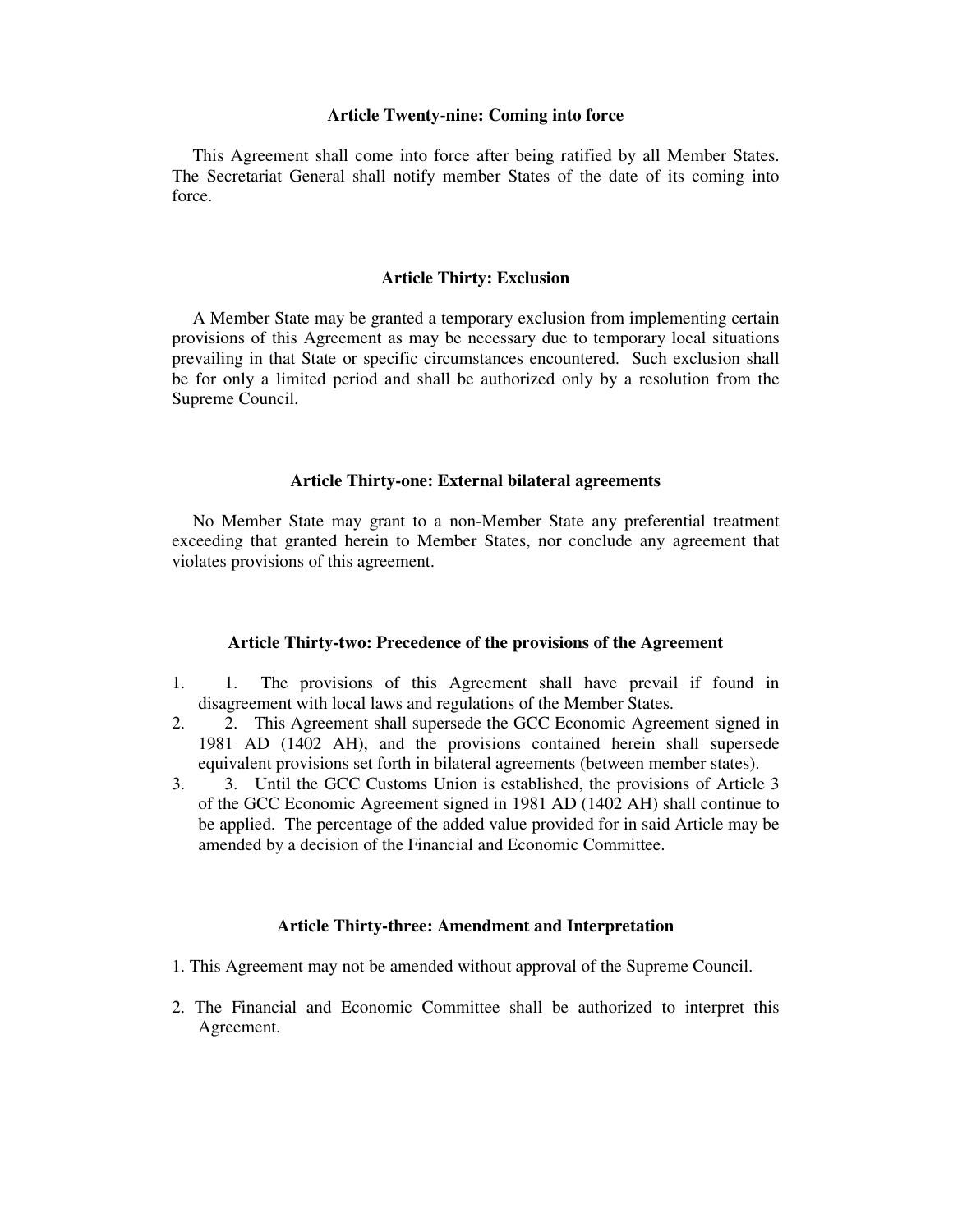Signed in the city of Muscat (Sultanate of Oman) on Monday, 16 Shawwal 1422 AH, corresponding to 31 December 2001 AD.

### **His Highness Shaikh Zayed ibn Sultan Al Nahayyan**

President, United Arab Emirates

Signing for His Highness:

### His Highness **Shaikh Maktoum ibn Rashed Al Maktoum**

Vice President, United Arab Emirates

Prime Minister, Governor of Dubai

## **His Highness Majesty Shaikh Hamad ibn Issa Al Khalifah**

Emir of the State of Bahrain

# **Custodian of the Two Holy Mosques, King Fahd ibn Abdel-Aziz Al Saud**

King of Saudi Arabia

Signing for His Majesty:

### His Royal Highness, **Prince Abdallah ibn Abdelaziz Al Saud**

Crown Prince, Deputy Prime Minister, and Commander of the National Guard, Kingdom of Saudi Arabia

### **His Majesty Sultan Qaboos ibn Saeed**

Sultan of Oman